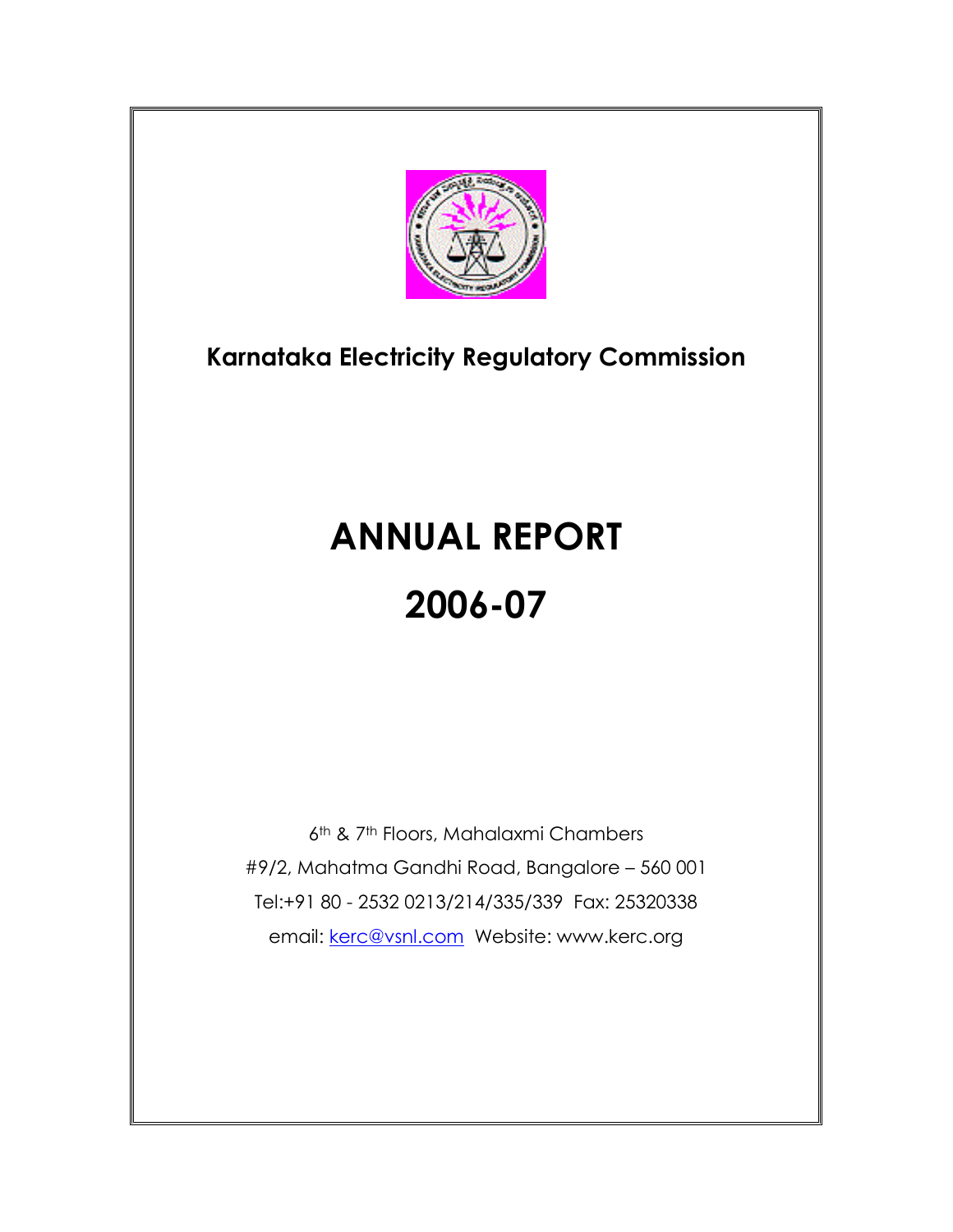| <b>CONTENTS</b> |                                                       |          |
|-----------------|-------------------------------------------------------|----------|
|                 | <b>Chapters</b>                                       | Page No. |
|                 |                                                       |          |
| 1               | <b>INTRODUCTION</b>                                   |          |
| $\overline{2}$  | <b>PROGRESS ON WORK PROGRAMME FOR FY07</b>            | 3        |
| 3               | <b>REVIEW OF LICENSEE'S OPERATIONS</b>                | 21       |
| 4               | <b>ADVISORY COMMITTEE</b>                             | 35       |
| 5               | <b>GENERAL REVIEW OF THE POWER SECTOR</b>             | 37       |
| 6               | ACTIVITIES OF THE OFFICE OF CONSUMER ADVOCACY OF KERC | 38       |
| $\overline{7}$  | <b>ACTIVITIES OF OMBUDSMAN</b>                        | 44       |
| 8               | <b>ADMINISTRATION</b>                                 | 46       |
| 9               | <b>FINANCE AND ACCOUNTS</b>                           | 49       |
| 10              | PROGRAMMES FOR THE YEAR AHEAD (FY08)                  | 50       |
| 11              | USE OF KANNADA IN THE COMMISSION (KTO)                | 55       |

#### **List of Annexes**

| 1.1 | <b>ORGANIZATIONAL CHART OF KERC</b>                                              | 56 |
|-----|----------------------------------------------------------------------------------|----|
| 2.1 | LIST OF PPA APPROVED BY THE COMMISSION DURING 2006-07                            | 57 |
| 3.1 | DETAILS OF PETITIONS / REVIEW PETITIONS RECEIVED IN THE<br><b>COMMISSION</b>     | 65 |
| 3.2 | LIST OF PENDING CASES AT HIGH COURT & SUPREME COURT<br>WHERE THE KERC IS A PARTY | 69 |
| 4.1 | LIST OF MEMEBRS OF COMMISSION ADVISORY COMMITTEE                                 | 75 |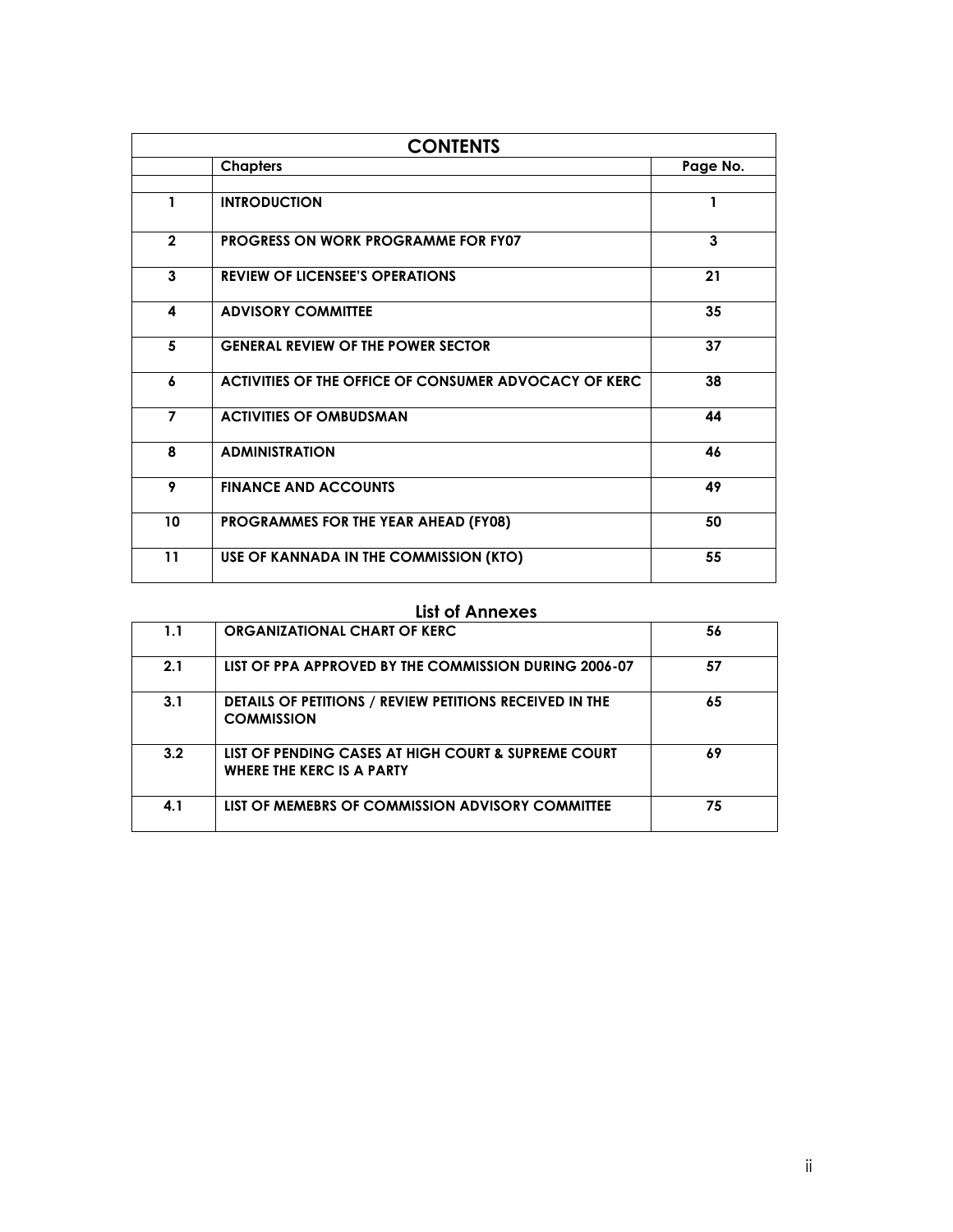## **List of Abbreviations**

| <b>ABC</b>             | <b>Aerial Bunched Cables</b>                             |
|------------------------|----------------------------------------------------------|
| ABT                    | <b>Availability Based Tariff</b>                         |
| AMR                    | Automatic Meter Reading                                  |
| <b>APDRP</b>           | Accelerated Power Development & Reforms Programme        |
| <b>ARR</b>             | Annual Revenue Requirement                               |
| <b>ASD</b>             | <b>Additional Security Deposit</b>                       |
| ATE                    | Appellate Tribunal for Electricity                       |
| ATL                    | Anti Theft Law                                           |
| <b>BESCOM</b>          | <b>Bangalore Electricity Supply Company</b>              |
| <b>BRP</b>             | <b>Balance Sheet Restructuring Plan</b>                  |
| <b>BST</b>             | <b>Bulk Supply Tariff</b>                                |
| <b>BTPS</b>            | <b>Bellary Thermal Power Station</b>                     |
| CAGR                   | Compounded Annual Growth Rate                            |
| <b>CEIG</b>            | Chief Electrical Inspector to Government                 |
| CERC                   | <b>Central Electricity Regulatory Commission</b>         |
| <b>CESCO</b>           | Chamundeshwari Electricity Supply Corporation            |
| <b>CET</b>             | Central Electricity trader                               |
| <b>CGRF</b>            | Consumer Grievance Redressal Forum                       |
| CoS                    | Cost of Supply                                           |
| <b>CPRI</b>            | Central Power Research Institute                         |
| $\overline{\text{CS}}$ | <b>Central Generating Stations</b>                       |
| DC                     | <b>Direct Connection</b>                                 |
| DCB                    | Demand, Collection and Balance                           |
| <b>DM</b>              | Distribution Margin                                      |
| <b>DPR</b>             | <b>Detailed Project Report</b>                           |
| <b>DTC</b>             | Distribution Transformer Centre                          |
| EA2003                 | Electricity Act 2003                                     |
| <b>ECON</b>            | <b>Electricity Consumer Network</b>                      |
| ERC                    | <b>Expected Revenue from Charges</b>                     |
| ES&D Code              | Electricity Supply & Distribution Code                   |
| <b>ESCOM</b>           | <b>Electricity Supply Company</b>                        |
| FC                     | <b>Fixed Charges</b>                                     |
| <b>FDP</b>             | Financial & Distribution Privatization                   |
| $\overline{YY}$        | Financial year                                           |
| <b>GESCOM</b>          | Gulbarga Electricity supply Company                      |
| <b>GIS</b>             | Geographical Information System                          |
| GO                     | Government Order                                         |
| Gol                    | Government of India                                      |
| GoK                    | Government of Karnataka                                  |
| <b>HESCOM</b>          | Hubli Electricity Supply Company                         |
| <b>HP</b>              | <b>Horse Power</b>                                       |
| HR                     | Human Resource                                           |
| HT                     | <b>High Tension</b>                                      |
| <b>HVDS</b>            | High Voltage Distribution System                         |
| IP sets                | Irrigation pump sets                                     |
| IT                     | Information Technology                                   |
| <b>IVRS</b>            | Interactive Voice Response                               |
| <b>ISP</b>             | Institutional Strengthening and Power Market Development |
| <b>KEB</b>             | Karnataka Electricity Board                              |
| <b>KERA</b>            | Karnataka Electricity Reforms Act                        |
| <b>KERC</b>            | Karnataka Electricity Regulatory Commission              |
| <b>KPTCL</b>           | Karnataka Power Transmission Corporation Ltd.            |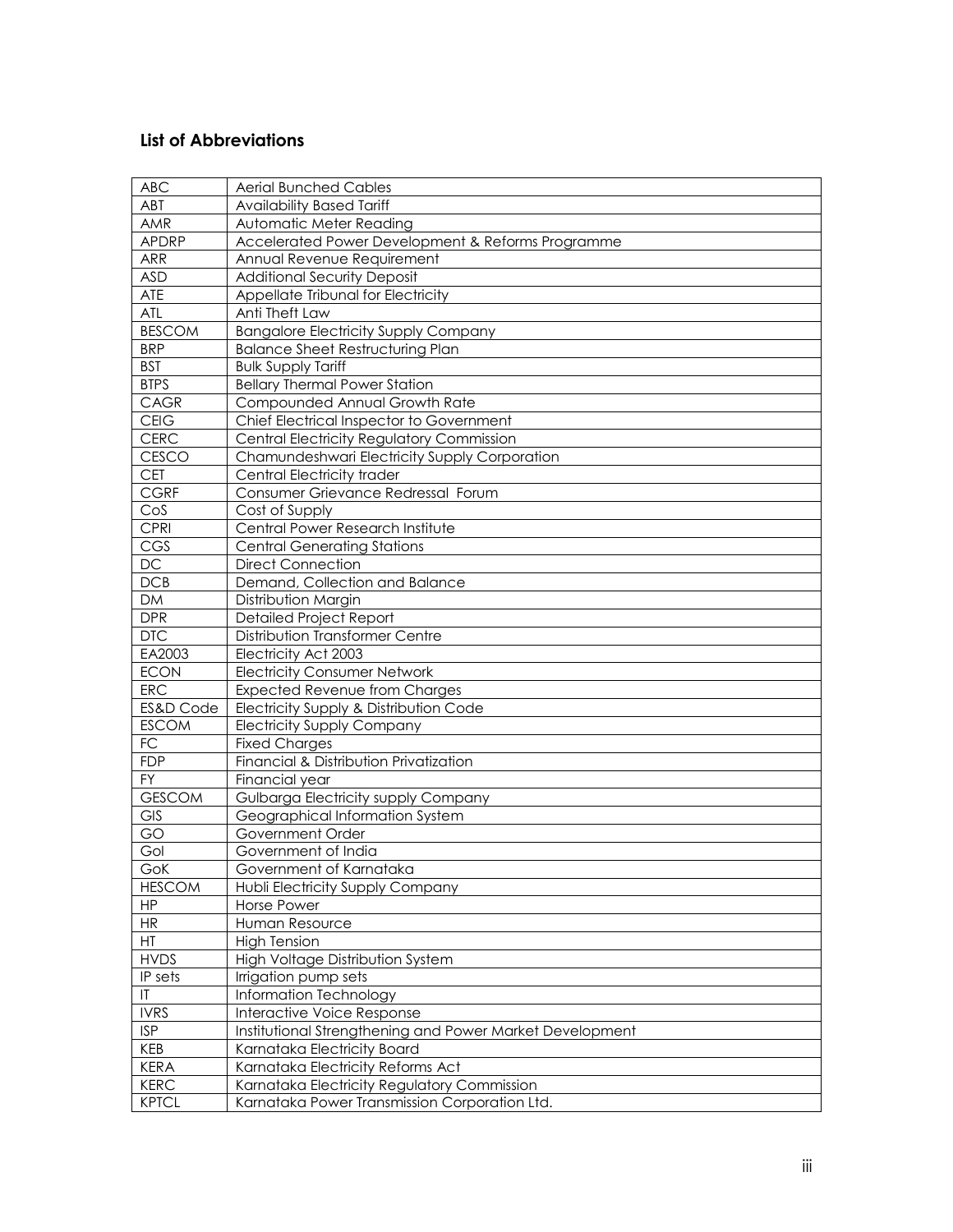| <b>KPCL</b>   | Karnataka Power Corporation Limited         |
|---------------|---------------------------------------------|
| <b>KWh</b>    | Kilo Watt hour                              |
| LT.           | Low Tension                                 |
| <b>MESCOM</b> | Mangalore Electricity Supply Company        |
| <b>MIS</b>    | Management Information System               |
| <b>MMD</b>    | Monthly Minimum Deposit                     |
| <b>MNES</b>   | Ministry of Non-conventional Energy Sources |
| <b>MNR</b>    | Meter Not Recording                         |
| <b>MoP</b>    | Ministry of Power                           |
| MU            | Million Units                               |
| <b>MW</b>     | Mega watt                                   |
| <b>MYT</b>    | Multi Year Tariff                           |
| <b>NCE</b>    | Non Conventional Energy                     |
| CA            | Office of Consumer Advocacy                 |
| OYT           | Own Your Transformer                        |
| <b>PGCIL</b>  | Power Grid Corporation of India             |
| <b>PPA</b>    | Power Purchase Agreement                    |
| <b>PRDCL</b>  | Power Research Development Consultants Ltd  |
| <b>PWC</b>    | Price Waterhouse & Coopers                  |
| RoE           | Return on Equity                            |
| <b>RTPS</b>   | Raichur Thermal Power Station               |
| <b>SLDC</b>   | State Load Despatch Centre                  |
| <b>TBPCL</b>  | Tanir Bhavi Power Company Ltd               |
| T&D           | Transmission & Distribution                 |
| <b>TERI</b>   | The Energy and Resources Institute          |
| <b>VVNL</b>   | Visvesvaraya Vidyuth Nigama Ltd.            |